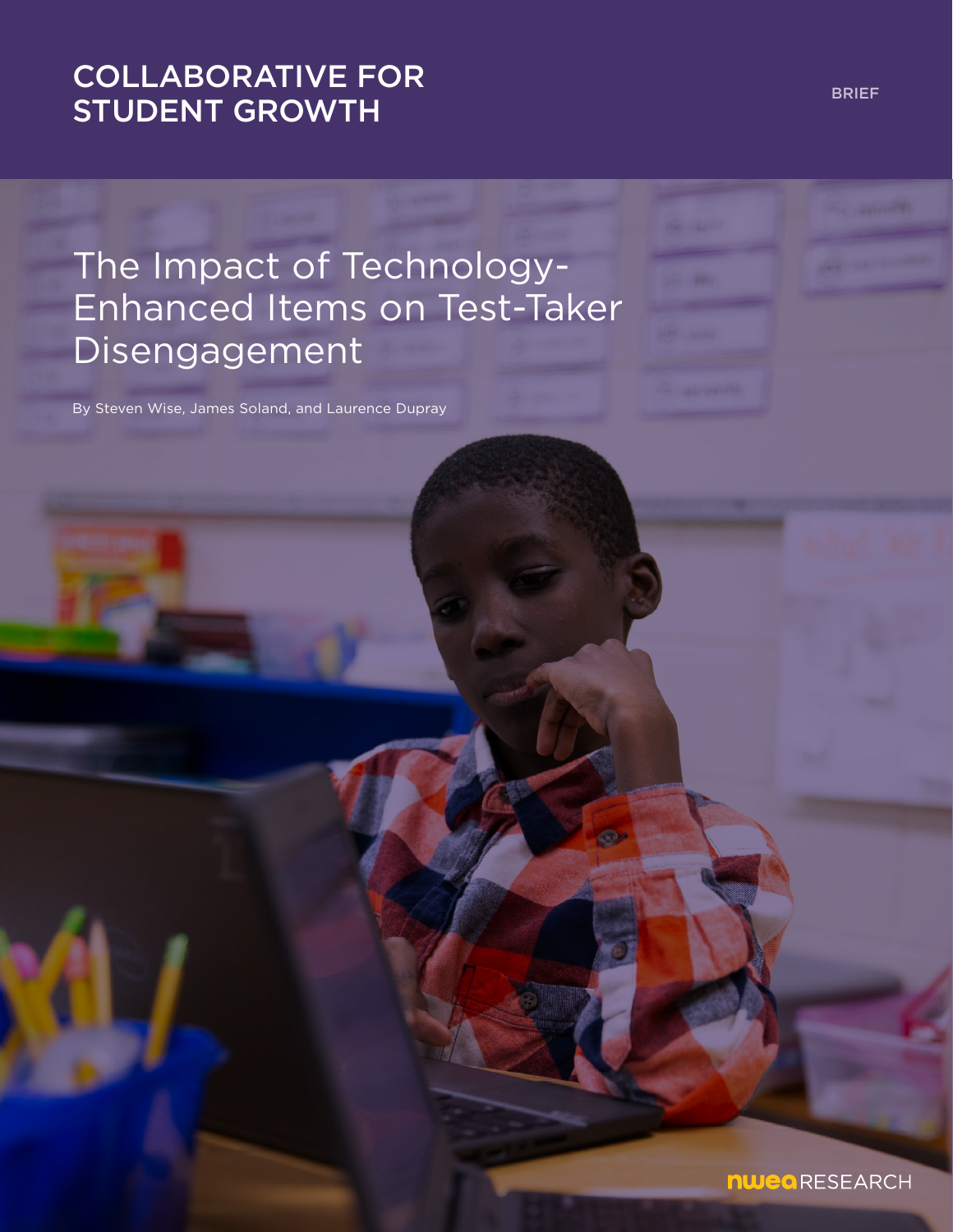# KEY FINDINGS

- Technology-enhanced items (TEIs) consistently showed the lowest rapid guessing rate, suggesting that their use may help mitigate the problem of disengaged test taking. In math, reading, and science, across all grades studied, rapid guesses were more than 10 times more common on multiple choice items than on TEIs.
- Rapid guessing rates did not differ much between the two types of TEIs examined. Engagement was higher on both gap match and selectable text TEIs than on multiple select items, which, in turn, had higher engagement than multiple choice items.

Student engagement during an assessment matters: when test takers do not answer questions effortfully, the results do not provide accurate information on what they actually know and can do. Research has shown that low effort and rapid guessing in assessments often occurs and can substantially bias estimates of academic achievement.<sup>i,ii</sup> Recognizing the many problems this can cause, researchers are investigating ways to improve student test engagement.iii,iv

Incorporating technology-enhanced items (TEIs) rather than relying solely on multiple choice questions is often suggested as one way to make assessments more motivating and engaging for test takers.

However, research on whether the use of TEIs actually improves student test engagement is limited. Findings of early studies suggest two competing engagement dynamics may be at play: To the extent a TEI is more novel and interesting to interact with than a multiple choice item, test engagement may increase. However, if the TEI appears to be more mentally taxing than a multiple choice question, engagement may actually decrease if the perceived time and energy to complete the TEI are higher than what the student is willing to expend on the question.

To date, most studies on how TEIs impact student effort also have relied on self-reported measures of engagement, typically surveys of test-takers, and most studies were not in an operational testing setting. All of this means that these early results may differ from how test takers actually behave in the real world. This study examined direct measures of test-taker behavior during operational test events to compare student engagement on three item types: multiple choice, multiple select, and TEIs. Rather than relying on self-reported measures of engagement, the study identified rapid guessing, a type of disengaged testtaking behavior in which a student answers a question so quickly that they could not have understood its content, in these different item types.

| Item type       | <b>Response action provided</b><br>by students                                                                                                                                                                                            |
|-----------------|-------------------------------------------------------------------------------------------------------------------------------------------------------------------------------------------------------------------------------------------|
| Multiple choice | Students select one response from<br>multiple options.                                                                                                                                                                                    |
| Multiple select | Students select two or more<br>responses from multiple options.                                                                                                                                                                           |
| Gap match       | Students select an option or<br>options in an area called the<br>toolbar and move or drag these<br>options to designated containers<br>on the screen. The options consist<br>of words, phrases, symbols,<br>graphic elements, or numbers. |
| Selectable text | Students select a response from<br>within a piece of text or a table of<br>information (e.g., word, section<br>of a passage, number, symbol, or<br>equation), which highlights the<br>selected text.                                      |

Item types included in this study. TEIs included gap match and selectable text Items.

**Technology-enhanced items (TEIs): computer-based innovative item formats in which test takers engage with questions in different ways, such as dragging and dropping content, highlighting text, or selecting multiple responses. TEIs are thought to measure aspects of student's knowledge of content that cannot be measured using multiple choice items and to improve engagement and motivation among examinees.**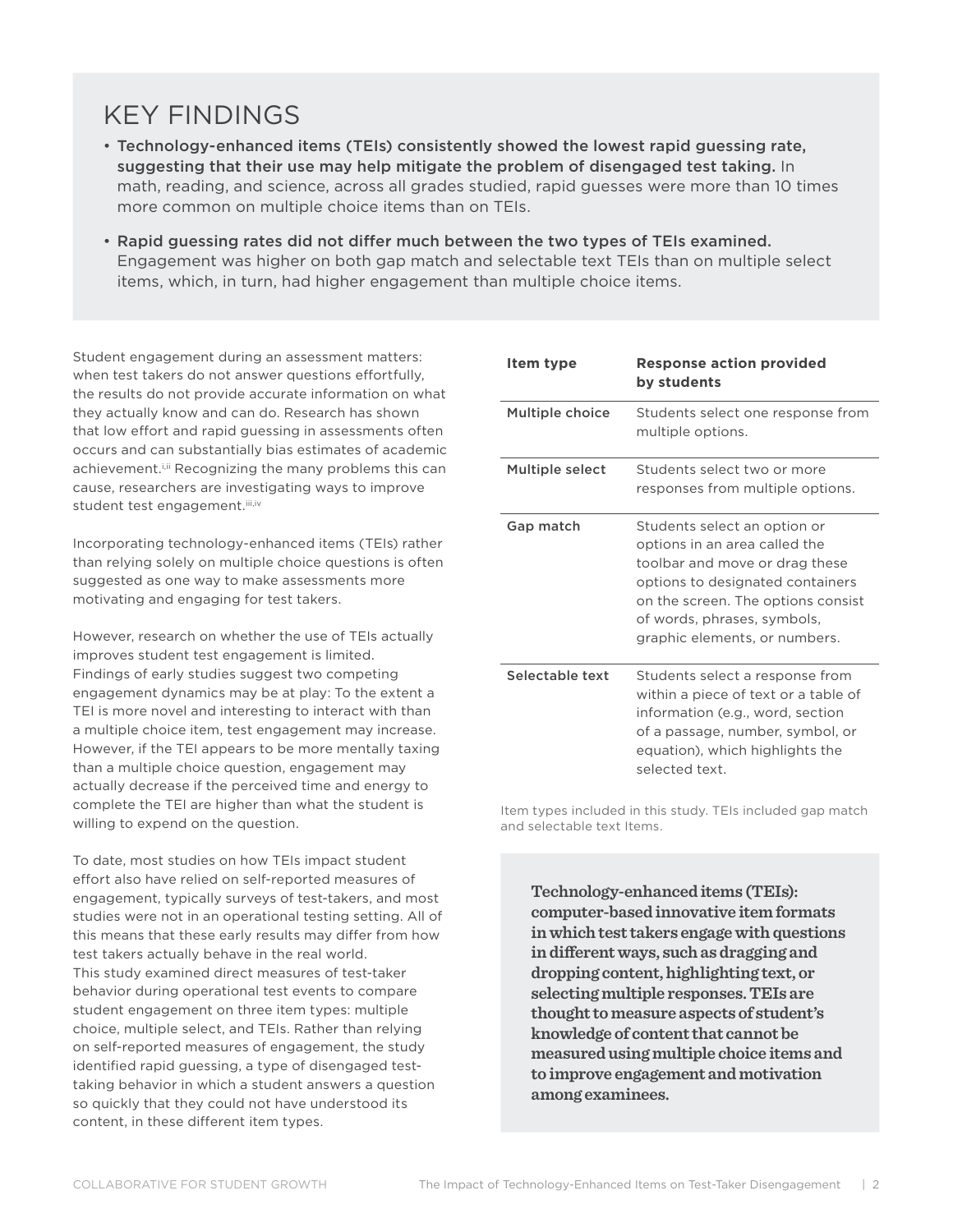The study used item, response, and response time data from MAP® Growth™ adaptive assessments, including data from about three million students in grades 6 through 12 in math and reading, and about 600,000 students in grades 4 through 12 in science (over 138 million, 100 million, and 24 million item responses in math, reading, and science, respectively) to identify and quantify rapid guesses to different item types.

This study addressed three questions:

- 1. Do TEIs and traditional multiple choice items differ in the levels of engagement they receive?
- 2. Do TEI engagement levels vary across type of TEI?
- 3. Does the relative engagement of TEIs and multiple choice items vary across grade?

### **TEIs had higher test-taker engagement than multiple choice items.**

Students showed lower rates of rapid guessing behavior on TEIs than on multiple choice items in all subjects studied. In math assessments, rapid guessed responses were seen in just over two percent of multiple choice items. In contrast, multiple select items showed rapid guesses at less than half that rate, and TEIs showed the lowest rates of rapid guessing, at about ten percent of the rate seen for multiple choice items (0.2 percent for gap match items and less than 0.1 percent for selectable text items).

The findings for the reading and science item responses were similar to those observed for math, with substantially higher engagement on TEI items than on multiple choice items: rapid guesses in science were seen in 3.4 percent of multiple choice items, 0.4 percent of multiple select items, and 0.1 percent of TEIs. The results were similar in reading, though selectable text responses exhibited a higher rapid guessing percentage in this subject, nearly matching the disengaged response rates of multiple select items: rapid guesses were seen in 4.9 percent of multiple choice, 1.7 percent of multiple select, 0.2 percent of gap match, and 1.4 percent of selectable text reading items.

Accuracy rates were consistent with those expected for this adaptive assessment. For multiple choice questions, for engaged responses, 50% of responses were correct; for rapid guesses, 24%, close to that expected by random chance. For TEIs and multiple select items, accuracy rates were lower, as expected, since a greater range of responses is possible. While this could have a distortive effect on scores, the much lower rapid guessing rates of TEIs seem likely to have a stronger positive effect on score validity than their increased distortive effect per rapid guess.

### **Both gap match and selectable text TEIs improved test engagement; improvements were seen in all grades and subjects studied.**

Rapid guessing rates did not differ much between gap match and selectable text items, and neither type showed a lower rate across all three subject areas. While there was some variation in percentage of rapid guesses by grades, the consistent pattern showed that the highest rate of rapid guessing occurred with multiple choice items, followed by multiple select, with the lowest rates consistently observed for TEIs.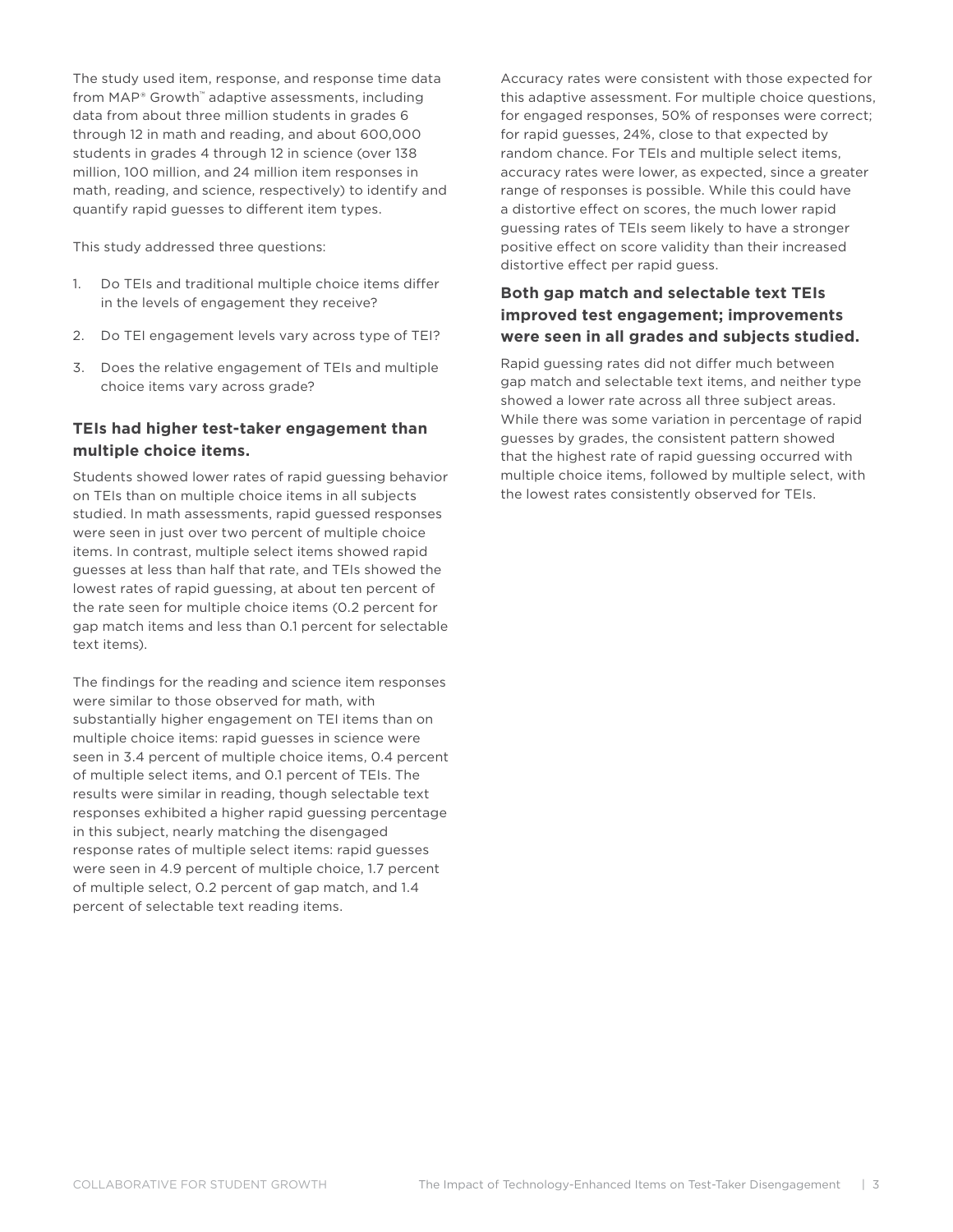## RECOMMENDATIONS

#### **Educators and test makers should consider including TEIs on assessments to improve student test engagement and test validity.**

If tests are to provide accurate information on what students know and can do, test takers need to be engaged. The results of this study show that TEIs received a much lower rate of rapid guesses than multiple choice or multiple select items, supporting the claim that TEIs are more engaging for test takers. Including TEIs, then, may both provide innovative ways to measure students' knowledge, skills, and abilities on important content domains, and also improve test engagement and score validity. TEIs can be a useful tool, then, for educators and test makers.

More research would be helpful to examine whether more complex TEIs, like simulations or those requiring more sophisticated interactions, also improve engagement. It is possible that if the perceived response effort for more complex TEIs increases too much, engagement could decrease. It is also not clear how engaging an assessment consisting only of TEIs would be: multiple choice items made up a high percentage of the items in the test events studied, so TEIs may have benefited from their novelty.

The pursuit of valid test scores requires consideration both of the types of items administered and the contexts in which test events occur. Measurement practitioners should be mindful of the ways in which each of these factors can influence test taking engagement.

- i. Soland, J. (2018). Are achievement gap estimates biased by differential student test effort? Putting an important policy metric to the test. *Teachers College Record*, 120(12), 1–26.
- ii. Rios, J. A., Guo, H., Mao, L., & Liu, O. L. (2017). Evaluating the impact of careless responding on aggregated-scores: To filter unmotivated examinees or not? *International Journal of Testing*, 17, 74–104.
- iii. Finney, S. J., Sundre, D. L., Swain, M. S., & Williams, L. M. (2016). The validity of value-added estimates from low-stakes testing contexts: The impact of change in test-taking motivation and test consequences. *Educational Assessment*, 21, 60–87.
- iv. Wise, S. L., Kuhfeld, M., & Soland, J. (2019). The effects of effort monitoring with proctor notification on test-taking engagement, test performance, and validity. *Applied Measurement in Education*, 32(2), 183–192.

#### This brief describes research documented in:

Wise, S., Soland, J., and Dupray, L. (2019). The Impact of Technology-Enhanced Items on Test-Taker Disengagement. (Collaborative for Student Growth Working Paper).

#### Suggested citation:

Wise, S., Soland, J., and Dupray, L. (2019). The Impact of Technology-Enhanced Items on Test-Taker Disengagement. (Collaborative for Student Growth Research Brief).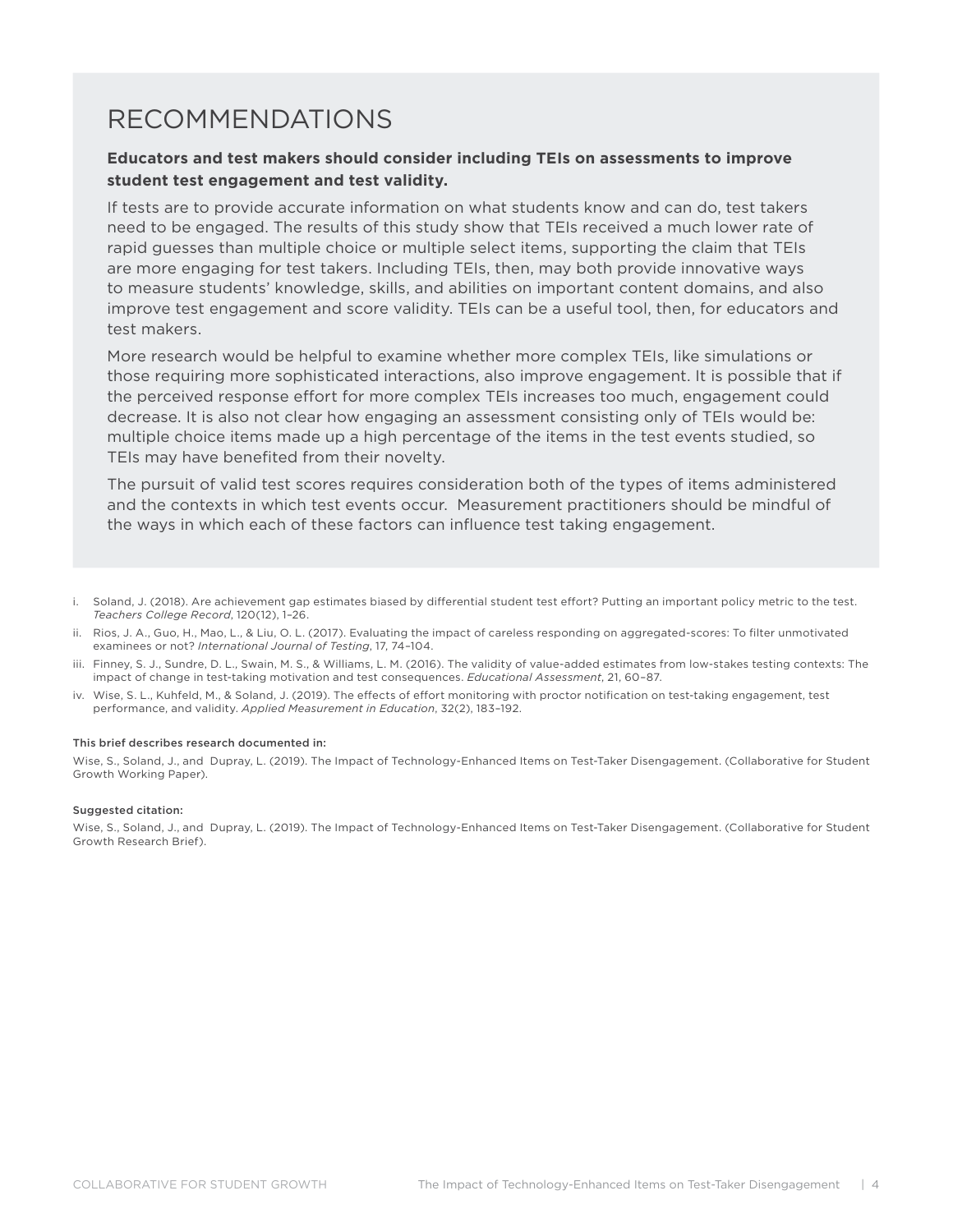# ABOUT THE AUTHORS

Dr. Steven Wise is a senior research fellow at the Collaborative for Student Growth at NWEA, serves on the editorial board of several academic journals, and has provided psychometric consultation to organizations including state departments of education in Maryland, Virginia, and Nebraska; the National Assessment Governing Board; and the GED Testing Service. Dr. Wise's current research focus is primarily on practical methods for effectively dealing with the measurement problems posed by low examinee engagement on achievement tests. He holds a PhD in educational psychology, measurement and statistics from the University of Illinois at Urbana-Champaign.

Dr. James Soland is a senior research scientist at the Collaborative for Student Growth at NWEA and is an assistant professor at the Curry School of Education at the University of Virginia. His research focuses on assessment and evaluation policy and practice, with particular emphasis on measuring social-emotional learning, test engagement, and estimating teacher and school effectiveness. Dr. Soland completed a PhD in educational psychology at Stanford University with a concentration in measurement and policy.

Dr. Laurence Dupray is the director of assessment products for MAP Growth and MAP® Skills™ at NWEA. She has been working in assessment for over 10 years and focuses on creating high-quality authentic assessments that support evidence-based instructional practices. She holds a PhD in physical organic chemistry from the University of North Carolina at Chapel Hill.